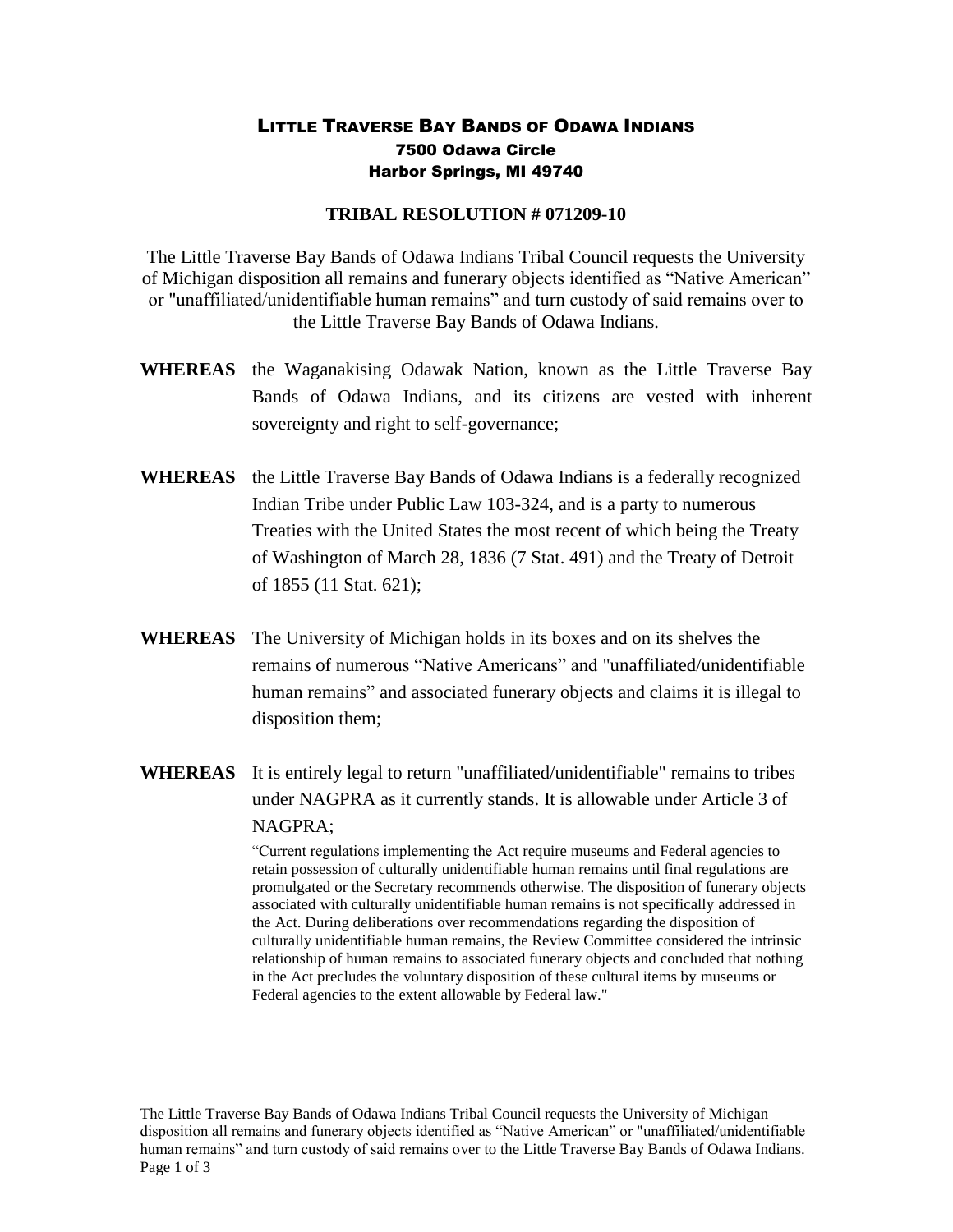- **WHEREAS** Every major university and museum in the State of Michigan has--or is in the process of--returning all "unaffiliated/unidentifiable human remains" except the University of Michigan;
- **WHEREAS** The Little Traverse Bay Bands of Odawa Indians believes all remains and funerary objects identified as "Native American" or "unaffiliated/ unidentifiable human" remains held by the University of Michigan are being held in a culturally insensitive manner violating the traditions, culture and religious beliefs upheld in the Constitution of the Little Traverse Bay Bands of Odawa Indians;
- **WHEREAS** The Little Traverse Bay Bands of Odawa Indians finds no other race in this great nation subject to such blatant cultural and religious discrimination;

**THEREFORE, BE IT RESOLVED** that the Little Traverse Bay Bands of Odawa Indians Tribal Council requests the University of Michigan disposition all remains and funerary objects identified as "Native American" or "unaffiliated/unidentifiable human remains" and turn custody of said remains over to the Little Travers Bay Band of Odawa Indians.